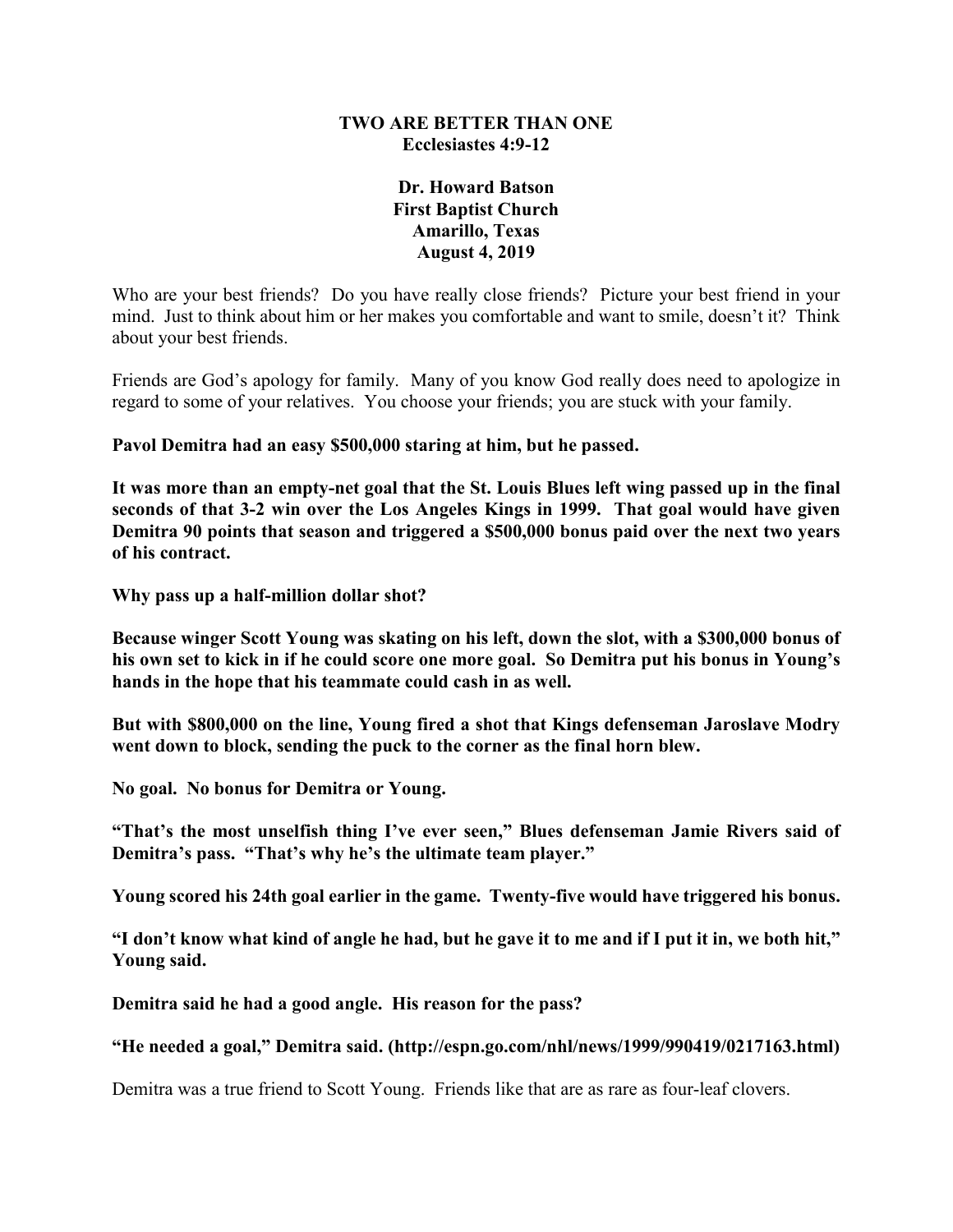Putting others first is the essence of friendship. In 1 Samuel 18:1-4, Jonathan's soul "was knit to the soul of David, and Jonathan loved him as himself." Jonathan took David's shepherd's robe and gave David his own robe and armor – royal regalia. David was Jonathan's secret self.

**Each of us has contact with hundreds of people who never look beyond our surface appearance – these people who, the moment they set their eyes upon us, begin calculating what use we can be to them, what they can get out of us. These folks take one look at us, make a snap judgment, and then slot us into a category so that they won't have to deal with us as persons. They treat us as something less than we are; and if we're in constant association with them, we might become less.**

**And then it happens. Someone enters our life who isn't looking for someone to use, is leisurely enough to find out what's really going on in us, is secure enough not to exploit our weaknesses or attack our strengths, recognizes our inner life and understands the difficulty of living out our inner convictions, confirms what's deepest within us.**

### **This person is what you call a friend. (Eugene Peterson,** *Leap Over A Wall***, 54)**

Do you have a friend? Someone with whom you fit together like two pieces of a jigsaw puzzle. While the rest of the world is deaf to your music, your friend not only hears but recognizes and dances to your tune. Can you think of a friend like that? Someone who really knows you? Someone who really cares?

**Stephen Deitz, playwright, says, "What do we affect during our lifetime? What, ultimately, is our legacy? I believe, in most cases, our legacy is our friends. We write our history onto them, and they walk with us through our days like time capsules, filled with our mutual past, the fragments of our hearts and minds. Our friends get our uncensored questions and our yet-to-be reasoned opinions. Our friends grant us the chance to make our grand, embarrassing, contradictory pronouncements about the world. They get the very best, and are stuck with the absolute worst, we have to offer. Our friends get our rough drafts. Over time, they both open our eyes and break our hearts.**

**"Emerson wrote, 'Make yourself necessary to someone.' In a chaotic world, friendship is the most elegant, most lasting way to be useful. We are, each of us, a living testament to our friends' compassion and tolerance, humor and wisdom, patience and grit. Friendship is the only thing capable of showing us the enormousness of the world." (***Spectrum***, August 1999, a quoted in** *Context***, March 1, 2000)**

In the book of Ecclesiastes, Solomon reflects on the life and the futility of most all that he saw going on about him. Yet in the midst of the negativity, he makes a most interesting observation: Two are better than one. He illustrates his point by describing some situations in life in which two, obviously, are truly better than one.

**Solomon's insight is that "two are better than one because they have a good return for their work." Solomon had wisely observed that two individuals working together would be able to**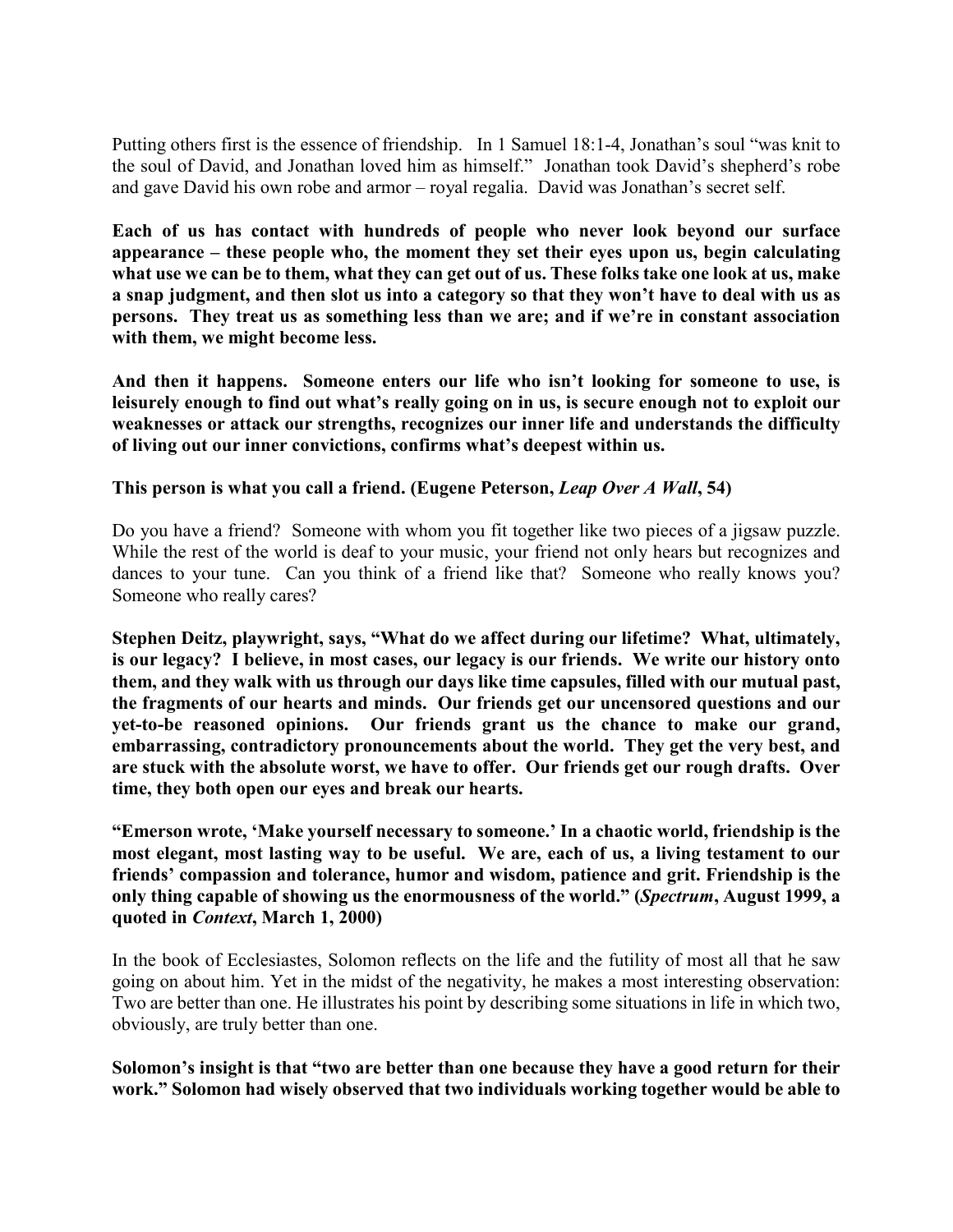**accomplish more than individuals working separately. This principle was discovered by Henry Ford and became the basis of much of our modern industry. You achieve more when you put a group of people together working on a common task. Can you imagine how long it would take one individual to build a car? If the person had to mold the body, put the engine together, manufacture the tires, produce the fabric for the interior and install it and then put every piece of the car together, a lifetime might not be long enough to build a car for yourself. However, because of people working cooperatively together they can produce a car in a matter of minutes. Two are better than one. (Lowrie)**

**During a hike in the woods, a troop of Boy Scouts came across an abandoned section of railroad track. Each boy in turn tried walking the rails but eventually lost his balance and tumbled off. Two boys, after considerable whispering, suddenly offered to bet that they could both walk the entire length of the track without falling off. Challenged to make good their boast, the two boys jumped up on opposite rails, extended a hand to balance each other, and walked the entire section of track with no difficulty whatever. That, in a nutshell, is the principle of Christian friendship.**

Two are better than one. Solomon gives us three reasons that two are better than one.

# **I. If two fall, one will lift up his friend.**

It is not so much marriage that Solomon has in mind. It is friendship. A friend is one that you lean upon when you are weak. He is strong for you when you cannot be strong. He is steadfast for you when you waiver.

A friend is someone with whom you can share your burden when the load is too heavy for you to carry. When you are bowing under the load that you bear, a friend is one who, even before you ask, comes by your side, makes steady your gait, and lightens your load.

A friend is someone who picks you up when you fall. But if you are alone, who will pick you up? You are abandoned, deserted.

I was in junior high, and I was as excited as a fox in the hen house about the youth ski trip my church was about to embark upon. At home, my big brother, a freshman in high school, and I shared a bedroom. And each night we would talk up the big ski trip as we laid in our beds. He would explain the do's and don'ts of skiing. He had skied before – I had not. But when we arrived at the lodge, it became evident that my brother and I had completely different ideas about what should take place on this trip. I was certain that he would ski with me – at least that he would spend the morning with me. But he didn't want to miss a chance to take off with some older youth, juniors and senior who had invited him to run with them. The alternative – hanging with his kid brother – was way down on his priority list. But being with him was tops on my list.

I can remember it as if it were yesterday. I put on my ski boots and skis only to become as helpless as a centipede on roller skates. Trying to maneuver down an icy slope with my body's weight on two six foot sticks four inches wide was not an easy task to master. Out of control and bowling down all the skiers in my path, I finally landed only to find that there is something worse than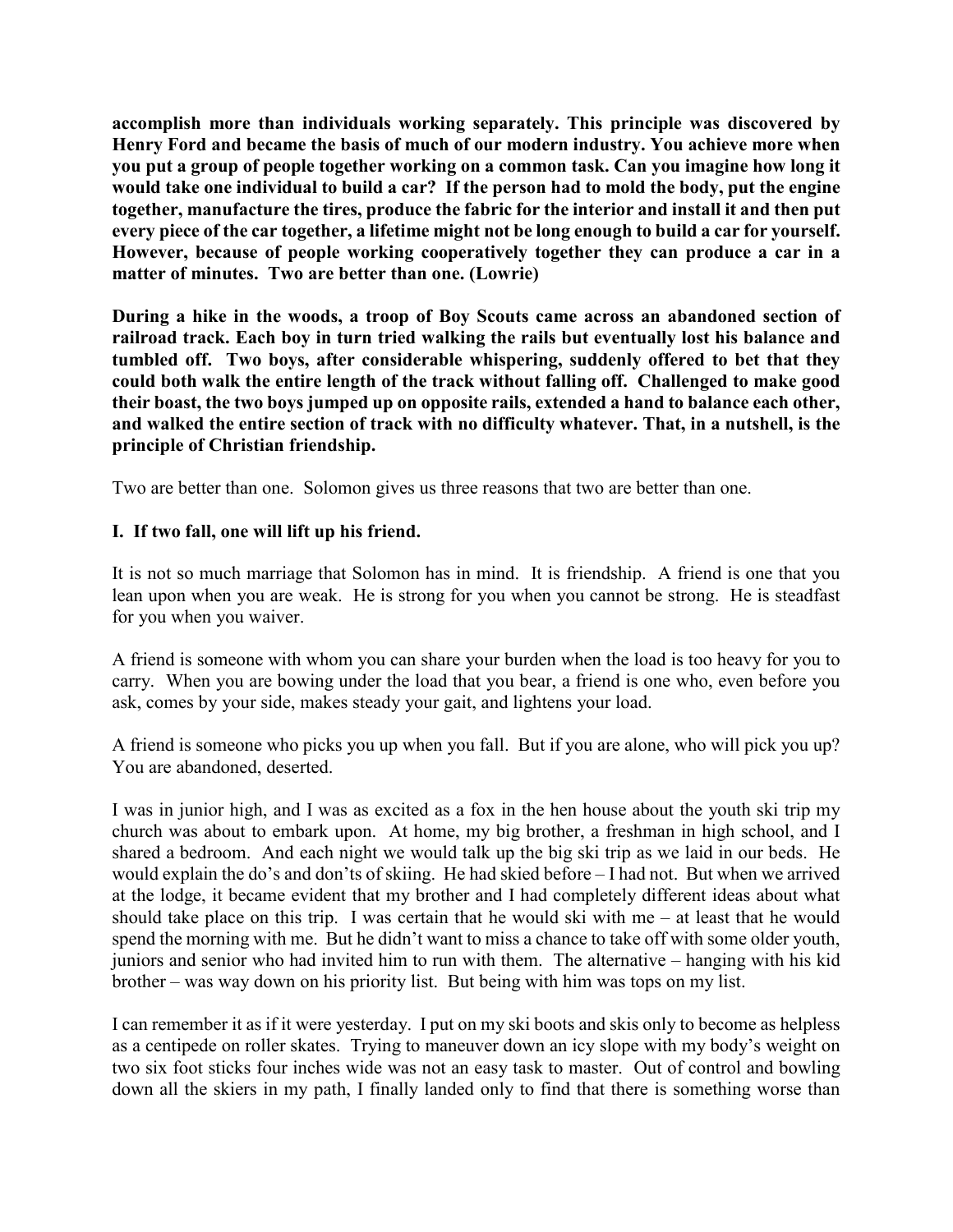wearing two skis – and that is wearing one ski. One of my skis had popped off. I could not figure out how to get the ski that was off on, nor how to get the ski that was on off. I was frustrated with a capital F. After a thirty minute struggle, I was ready to spit nails. I had paid \$50 to lay in the wet, cold snow and wallow like a pig in the mud.

But lo and behold, at just the right time, I looked up to see my big brother – the cavalry has arrived, relief is in sight, someone to come put my off ski on or my on ski off. And as I cried out, "Bryan, Bryan, help, help," I was stunned to watch him run off like a hound chasing a coon. He didn't want to be tied down with his little brother. I was crushed. I needed a friend. I needed my big brother. I had fallen and not even my brother would set me upright!

Two are better than one, because when one falls the other can pick him up.

**John Anderson worked in the coal mines of Southern Illinois. His was a hard life in the late nineteenth century. For months, during short winter days, he never saw the sun. He had to be in the mine before sunrise, and he didn't return home until after dark. Like most miners, he was in constant debt to the company store. His future was as black as the coal he mined.**

**But he and his wife had a dream: to move west and "homestead" a piece of land for themselves and their little boy. Finally, he and his wife determined that it was time to attempt the task. John's wife took in washing. They scrimped and saved until, at last, they were able to pay their obligation to the company store.**

**John kissed his wife and son good-bye. He would send for them as soon as he was able. He took a train to Merrill, Wisconsin, and walked twenty-five miles to claim a forty acre tract of land in Ormsby. On his back he carried a fifty pound sack of meal, an axe, and a few essentials. It was July. Mosquitoes were thick, and horsefly bites burned like fire. In the closed-in woods it was unbearably hot and humid. But he rejoiced in his new freedom from the coal dust and semi-slavery of the mines.**

**He was strong and tough. As soon as he found his tract, he set about felling trees for the log cabin he would build. Watching every penny, he had brought no gloves, believing that the calluses built up in the mines would protect his hands. However, the work was different, and the axe handle wore into his hands at new places. In short time, his hands were bleeding. He missed his wife and son. Insects plagued him. In the heat, his temper grew short.**

**The second day was unbearable. John gave vent to his pain and frustration. He had never been a profane man, but the woods rang with the sound of his curses and the chopping of his axe. On the morning of the third day, he could barely stand. His spirit and energy were at bottom. The insects, the heat, and his bleeding hands had won. He could take it no longer. He slumped to the ground. He cursed himself that he had ever dreamed of his own log home in the north woods. His shoulders shook, and great sobs racked his body. He cried out to God, "Please help me. I can't take it any longer."**

**For a long time he lay there on the forest floor. He was a beaten man. Then faintly, mingled with the whir of insects and the quiet forest noises, there was a new sound. John sat up**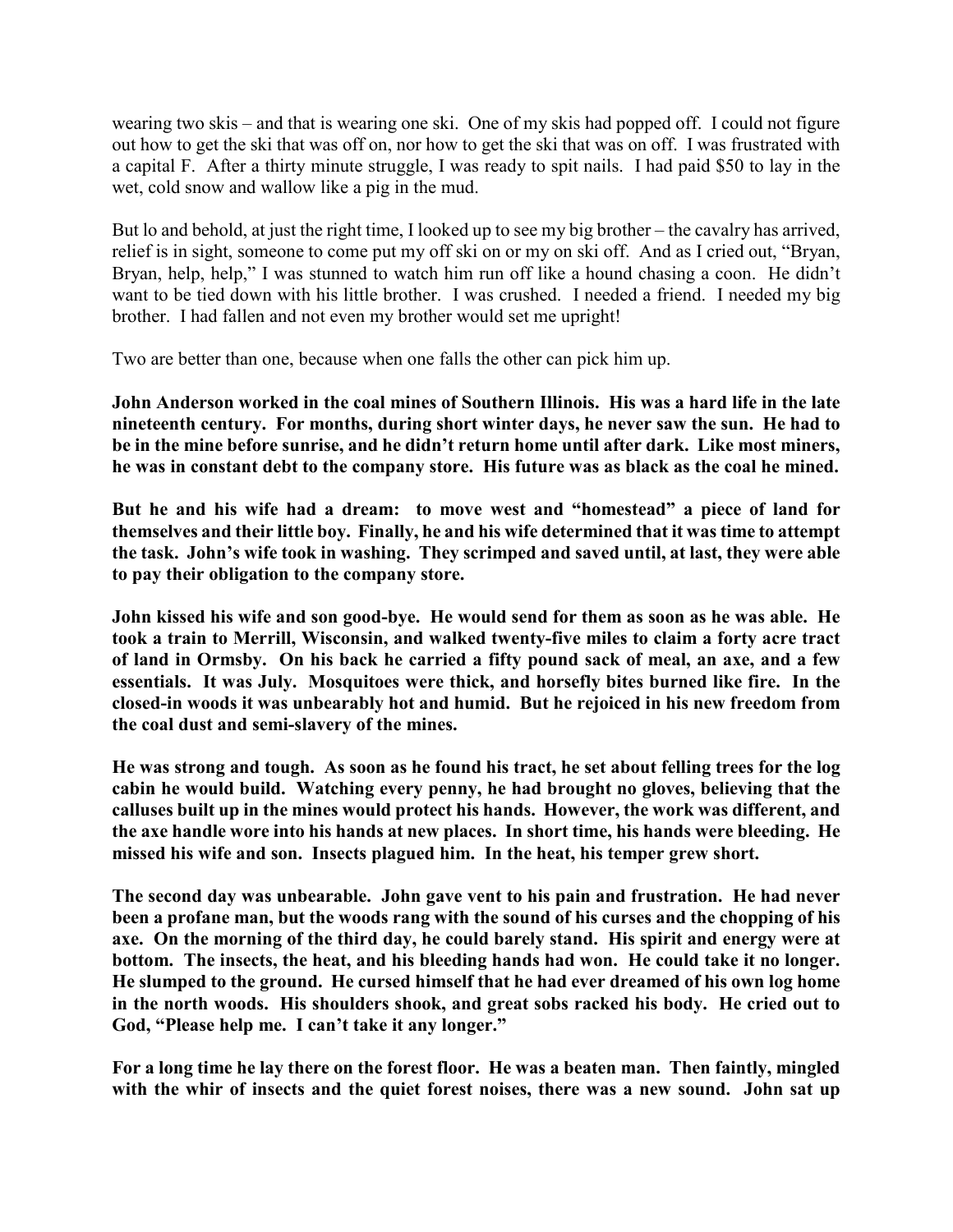**straight. He strained to hear. Though it came from miles away, there could be no mistake: it was the ring of an axe. Somewhere, another man was felling trees. Another man was dreaming a dream of his own. In spite of insects, bone weariness, and bleeding hands, another father was clearing land and building for the future of his family.**

**John stood up, grabbed his axe, and went to work. Years later he sat in the log cabin he had built and called his grandchildren around him. He told them a spellbinding story. He recalled how God had answered his prayer during a time of extreme distress. He told them how God had encouraged him with the ring of another man's axe. (***Illustration Digest,* **June-August 1991)**

When two work together, each is encouraged.

There is something about having friends, people to help, that makes things so much better for you – someone to pick you up when you fall.

When you have fallen and someone reaches down to help with no self-serving interest – they just wanted to help you out – you never forget their kind deed. Ever. Their help is etched in your mind like a foot print in the concrete. You remember the act of kindness. You don't forget.

Two are better than one.

Lots of people want to ride with you in the limo, but what you want is someone who will take the bus with you when the limo breaks down.

Solomon gives us another reason that two are better than one.

### **II. If two lie down together, they stay warm.**

Ecclesiastes 4:11 If two lie down together, they will keep warm. But how can one keep warm alone?

The experience being described by Solomon may sound strange in a suburban congregation in our day. In this day of central heat and central air conditioning in our homes, we may not appreciate what he is describing.

My grandfather told me about how he and all of his brothers slept in the bed together when he was a boy. They laid across the bed – the opposite way that you and I sleep – in order that more brothers could be put in the same bed. He would tell how glad you were to be in the middle on a cold night. Since they had a common interest in keeping a warm, dry bed, the one who wet the bed was spanked by the rest.

If two lie down together, they stay warm!

This is just another way for Kohleth, the preacher, to restate his point. Life is so much better when you have friends to live it with.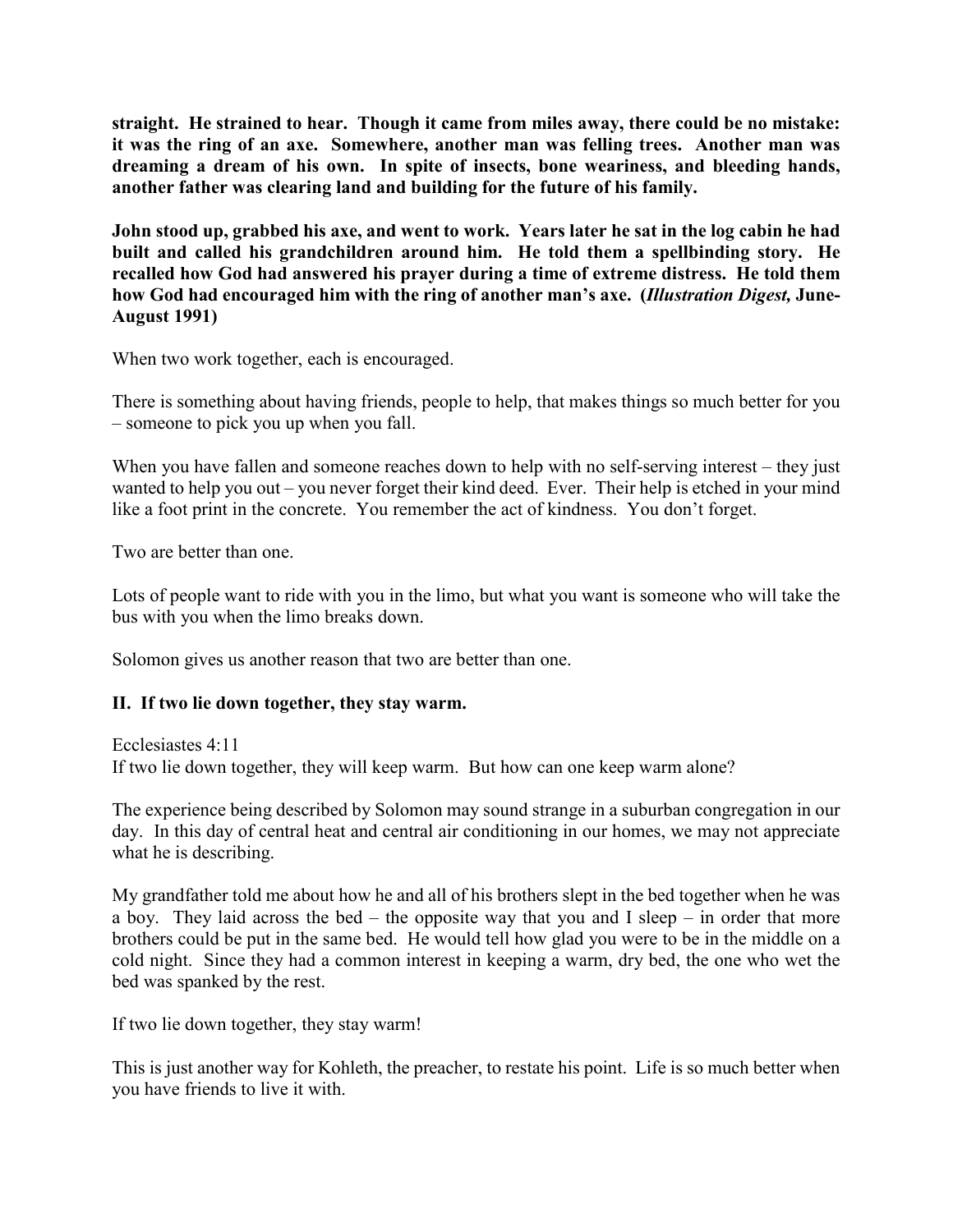At a home for adults who need extra care, one resident who longed to play the piano was no longer able because a stroke had paralyzed the left side of her body. Then one day a new tenant, who also loved to play the piano, was welcomed. A stroke had left the right side of her body paralyzed. The director of the center sat them down on the piano bench, and together they could do what they could no longer do alone. What a picture of working together.

Two are better than one.

The preacher gives us a third reason that two are better than one.

## I**II. Two are better than one when you face the enemy.**

Are we not at war? Do we not share a common enemy? Should we not stand side by side as we face the foe?

Can your family stand alone against the power of evil? Of darkness? You cannot.

Can your youth say no to peer pressure without a youth group and a youth minister to support them?

Can you make a stance for Christ at work if you have to stand alone?

As Christians, we must not spend time fighting with each other. We must stand together. The enemy does not want us to stand side by side.

**Greek mythology tells of Cadmus who, while searching for his sister, came upon a dragon that blocked his travel. Cadmus fought and killed the fierce dragon. Then he pulled out all the teeth of the savage beast and buried them in a field. The next time he traveled that way, he was surprised to discover that every tooth had become an armed giant. It seemed impossible that he could pass through their midst. How could he overcome them?**

**He thought of a scheme. While hiding behind a tree, he threw a stone. One of the giants, thinking another giant had struck him, hit him in return. The other giants began to take sides and quarrel. Their fighting escalated and soon involved their weapons. Finally, all the giants were drawn into the fray. Before long, all were dead or wounded. Then Cadmus was able to pass.**

## **This church is full of potential giants. But if Satan can sow seeds of discord and disunity, then we will end up fighting one another. When brothers fight, it gives Satan great pleasure. (***Illustration Digest***)**

A threefold cord is not easily broken. With ease, I can snap this single stick in two. Exerting the same force, however, I can't even bend these three sticks of the same diameter. If you don't believe me, come up at the end of the service and see if you can break these three.